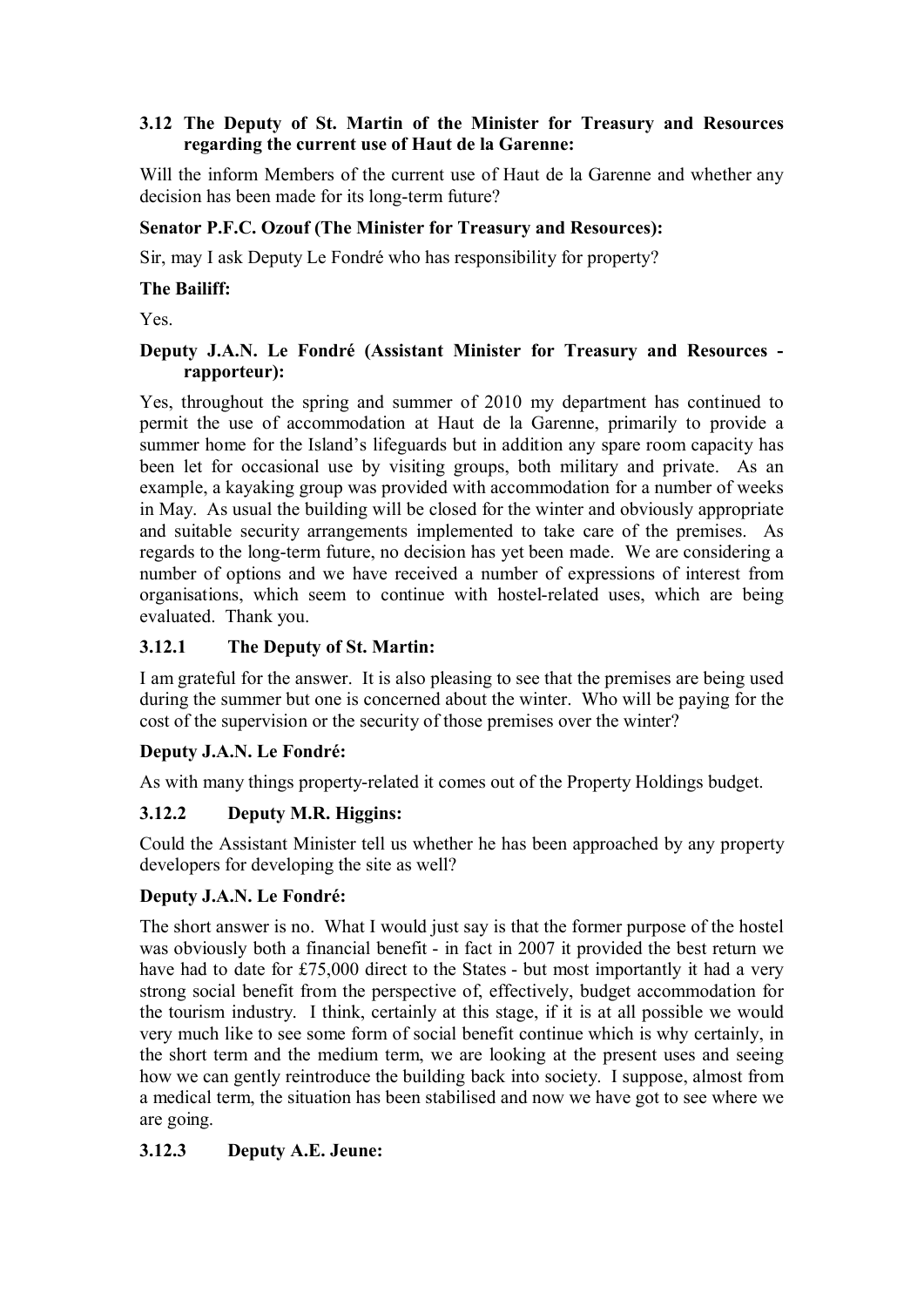Having been told last week by somebody who had visited the Island for a wedding, there was a large group of them and how they had stayed at Haut de la Garenne when it was a hostel and how wonderful the experience was, how soon does the Assistant Minister believe that he could bring forward returning it to that former state?

# **Deputy J.A.N. Le Fondré:**

There are 2 issues in that question.

[11:00]

One is in respect of the actual Y.H.A. (Youth Hostel Association) which provided a very high level of accommodation provision, my understanding at the moment is that they have indicated that they would not presently be willing to return for the use of that building, which is obviously a disappointment but equally understandable. However, they do have a long-term interest in re-establishing themselves in the Island because obviously the offer and the business they generated fitted-in with their business plan and evidently was profitable. In terms of the exploration of hostelrelated uses, I cannot give a timeframe. I would certainly hope that we would be pursuing that in the next few months.

# **3.12.4 Senator T.J. Le Main:**

During the police investigation half the building was wilfully destroyed by the police, not dismantled but destroyed by the police. We were told that it would cost something like £300,000 to bring it back to its proper condition again. Could Members be told if work has been done on this? Has money been expended in putting this building back to its original condition and who paid for it? Of course it is the taxpayer that would have paid for it.

# **Deputy J.A.N. Le Fondré:**

The Senator is right, ultimately it is the taxpayer that pays for it. There was an allocation of money set aside out of the whole funding that was put towards this matter for restoration of the building. The Senator is correct in the approximate sum of about £300,000. In terms of work that has been done to date, some restoration work has been done. Certain floors have been reinstated to allow the present use but not all the significant structural stuff has been completed. Principally, as I said, the building has been stabilised. It is acceptable for present use and then I think a judgment will be made as to if there is an acceptable future, from the point of view of hostel work, *et cetera*, then obviously the rest of the money will have to be expended in order to put the building back into a fully useable state.

# **3.12.5 Deputy A.T. Dupre of St. Clement:**

I know it sounds a bit silly but could we just change the name of the building and then it might stop some of the bad memories?

# **Deputy J.A.N. Le Fondré:**

To an extent that is a political decision and I would have a degree of sympathy with that, but one needs to weigh that judgment up very carefully and I would not want to comment on that properly today until we have made a considered decision on the whole matter

# **The Bailiff:**